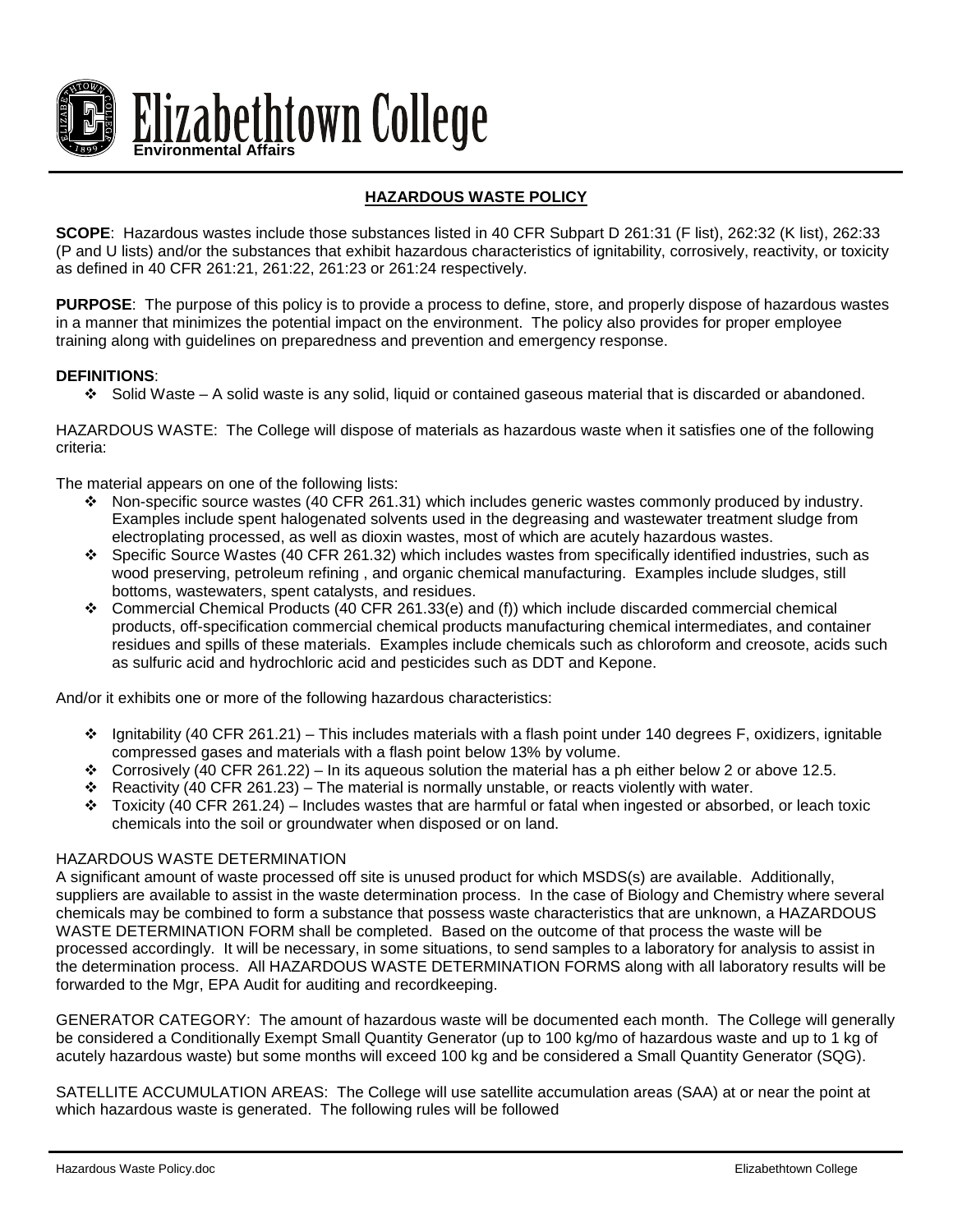

- No more than 55 gallons of hazardous waste or 1 quart of extremely hazardous waste may be stored in a SAA.
- Containers will be in good condition
- The container will be compatible with its contents
- The containers will be kept closed except when waste is being added or removed from them
- The container label must have the words HAZARDOUS WASTE along with the chemical name of the contents
- ♦ The date material was first placed in a container
- Incompatible wastes will not be placed in the same container.
- Containers will be stored in or within an area that provides secondary containment (a room with impermeable floor (without drains) and walls can serve as secondary containment).
- ♦ Materials in the SAA(s) will be moved to a 180 day accumulation area prior to the hauler removing hazardous waste at the end of each semester
- Evaporation will not be used as a means of disposal.

180 DAY ACCUMULATION AREA: The College has three accumulation areas. They include the hazardous waste storage building behind the Brown Bldg, the chemical storage room in Musser, and the chemical storage area in SMEC building. The hazardous waste stored in these accumulation areas will be packed and transported at the end of each semester. Accumulation of hazardous waste in these accumulation areas will never exceed 6,000 kg. Containers in the accumulation areas will have the date that the containers arrived and the words HAZARDOUS WASTE on the label. Containers will be stored within or in an area that provides secondary containment designed to adequately contain a release or spill from the primary container (110% of the container's holding volume). A room with an impermeable floor (without drains) and walls is considered secondary containment. Waste shipments will be scheduled in mid June and after the students leave in December. More shipments can be scheduled if needed, but not less.

EMERGENCY PROCEDURES: The following procedures are in place to prepare the site and it's employees for an emergency event involving hazardous waste.

- ♦ The emergency coordinator (Mgr, EPA Audit) will be on the premises or on call to coordinate emergency response activities.
- Signs are posted at the phones at each of the accumulation areas with the following information: location of the fire extinguisher, location of spill control materials, location of the fire alarm (if there is one) and the emergency phone number of Campus Security.
- ♦ Employees are thoroughly familiar with proper waste handling and emergency procedures relative to their job responsibilities.
- ♦ In the event of a fire, contact Campus Security and report the condition and location.
- In the event of a spill, contact Campus Security and report the condition and obtain materials to contain the spill.
- In the event an incident could threaten human health outside the facility or when the generator has knowledge that a spill has reached the waters of the Commonwealth, contact the Emergency Response Center (PaDEP) at 877-333-1904 or the National Response Center at 800-424-8802 and provide the following information:
	- 1. The name, address and the EPA identification number of the generator
	- 2. Date, time, and type of incident
	- 3. Quantity and type of hazardous waste involved in the incident.
	- 4. Extent of injuries, if any
	- 5. Estimated quantity and disposition of recovered materials

TRAINING: Employees are thoroughly familiar with proper waste handling and emergency procedures relevant to their responsibilities during normal facility operations and emergencies. Periodic training on these procedures will be provided.

PREPAREDNESS AND PREVENTION: The following practices and equipment are in place to assist in the preparedness and prevention of an unplanned event in the accumulation areas:

♦ The hazardous waste accumulation areas will be maintained and operated to minimize the possibility of an event that would result in the release of hazardous wastes to the air, waters of the commonwealth, or soil which could threaten human health or the environment.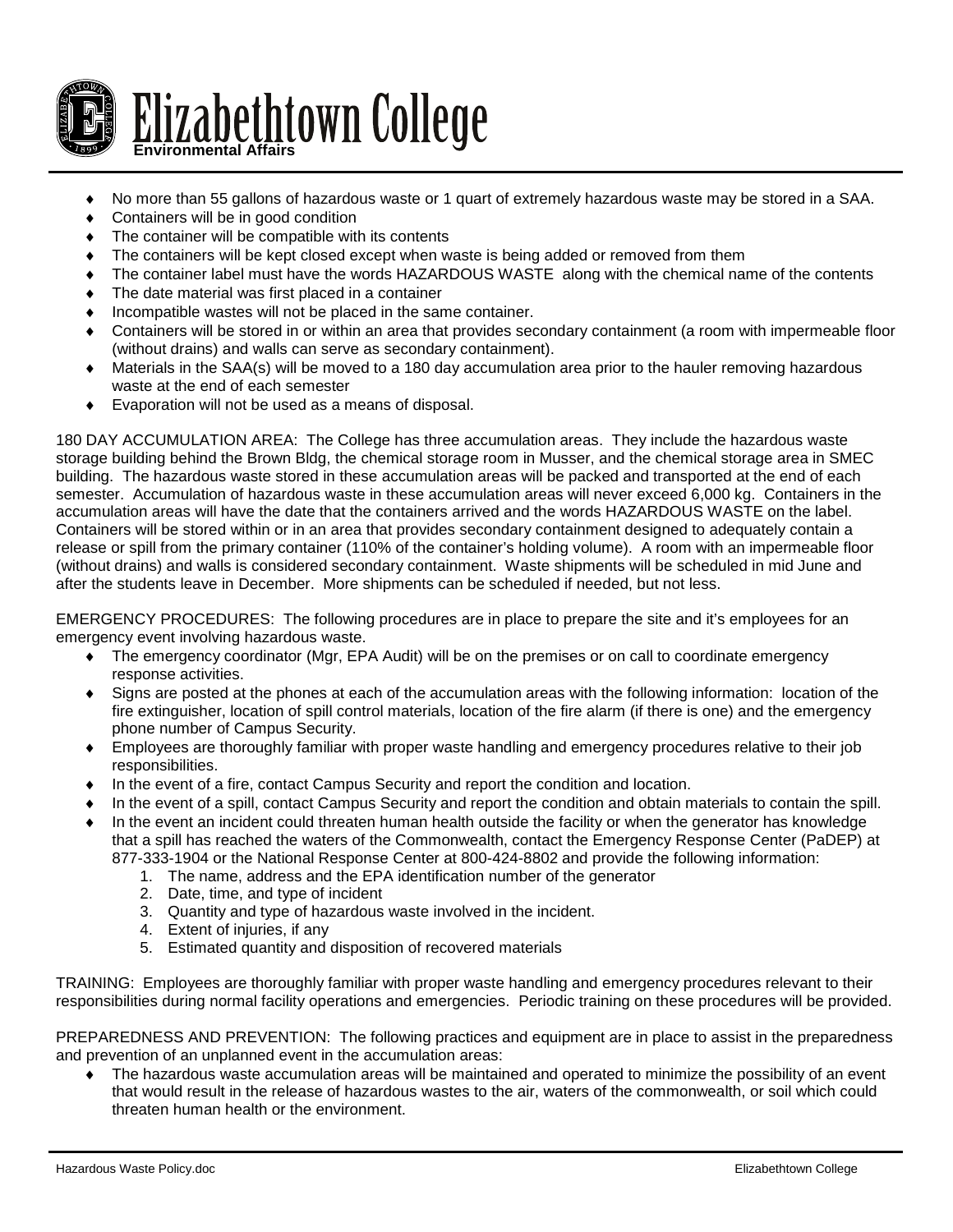

- The following equipment is in place at the accumulation areas to assist in the mitigation of an unplanned event:
	- 1. A fire alarm system
	- 2. A telephone
	- 3. A fire extinguisher and spill control equipment
	- 4. Water at adequate volumes and pressure to support fire fighting equipment
- The accumulation areas and the associated equipment will be inspected monthly.
- Adequate aisle space will be provided at the accumulation areas to allow the unobstructed movement of personnel, fire protection equipment, and spill control equipment.
- ♦ Local emergency response organizations including the police, fire department and emergency response contractors have been made given a tour and made aware of the unique hazards present in the accumulation areas.

PREPARING HAZARDOUS WASTE FOR SHIPMENT: The following activities will be completed before a transporter removes hazardous waste from the College:

- ♦ Hazardous waste will be packaged in accordance with the Department of Transportation regulations 49 CFR Parts 172, 178 & 179.
- ♦ Hazardous waste will labeled in accordance with the Department of Transportation regulation 49 CFR Part 172.
- ♦ Hazardous waste containers will be marked in accordance with Department of Transportation 49 CFR 172:304. Specifically the marking will include:
	- 1. Hazardous Waste Federal Law Prohibits Improper Disposal. If found, contact the nearest police or public safety authority or the U.S. Environmental Protection Agency.
	- 2. Generator's Name and Address
	- 3. Generator's EPA Identification Number
	- 4. Manifest Tracking Number
- ♦ Transporter's vehicle will be placarded in accordance with the Department of Transportation regulation 49 CFR Part 172, Subpart F.

NOTE: While the College is responsible for the packaging, labeling, and marking containers of hazardous waste and placarding the hauler's vehicle, the College will use brokers/haulers that provide those services and that possess current USDOT Hazardous Material Transportation training.

MANIFESTS: The following process will be used in completing, distributing, and recording hazardous waste manifests:

- ♦ All copies of the manifest will be legible.
- ♦ Again the College will use the services of a broker or hauler to complete the manifests. The College will insure that the manifest is proper and complete.
- ♦ When the transporter picks up the hazardous waste both the transporter and the College must sign the manifest. The transporter will give the College copy # 6 for their records and take the rest of the copies.
- The TSD facility has 30 days to sign and return copy  $# 3$  to the College for their records.
- The College will retain both copies of the manifest for a minimum of three years.
- If the College does not receive a copy of the manifest from the TSD facility within 60 days they will provide the DEP with a copy of the manifest along with an explanation.
- ♦ Manifest will only be signed by employees that have been properly trained. Ordinarily the Manager of EPA Audit will schedule the waste shipment and sign the manifest. In his/her absence the Manager of Risk Management will be asked to sign the manifest and if he/she is not available, the ES Team Leader (Eli Saylor) will sign the manifest.
- If the information listed below is not correct or incorrect or is incomplete on the manifest, it will not be signed.
- The following information must be present on the manifest and correct before the manifest is signed:
	- o Generator ID # PAD987272291, Elizabethtown College, One Alpha Drive, Elizabethtown, PA 17022, Phone #717-361-1547.
	- o Manifest tracking number.
	- o Transporter ID # Bishop Associates #MDR000511352, telephone number and driver signature.